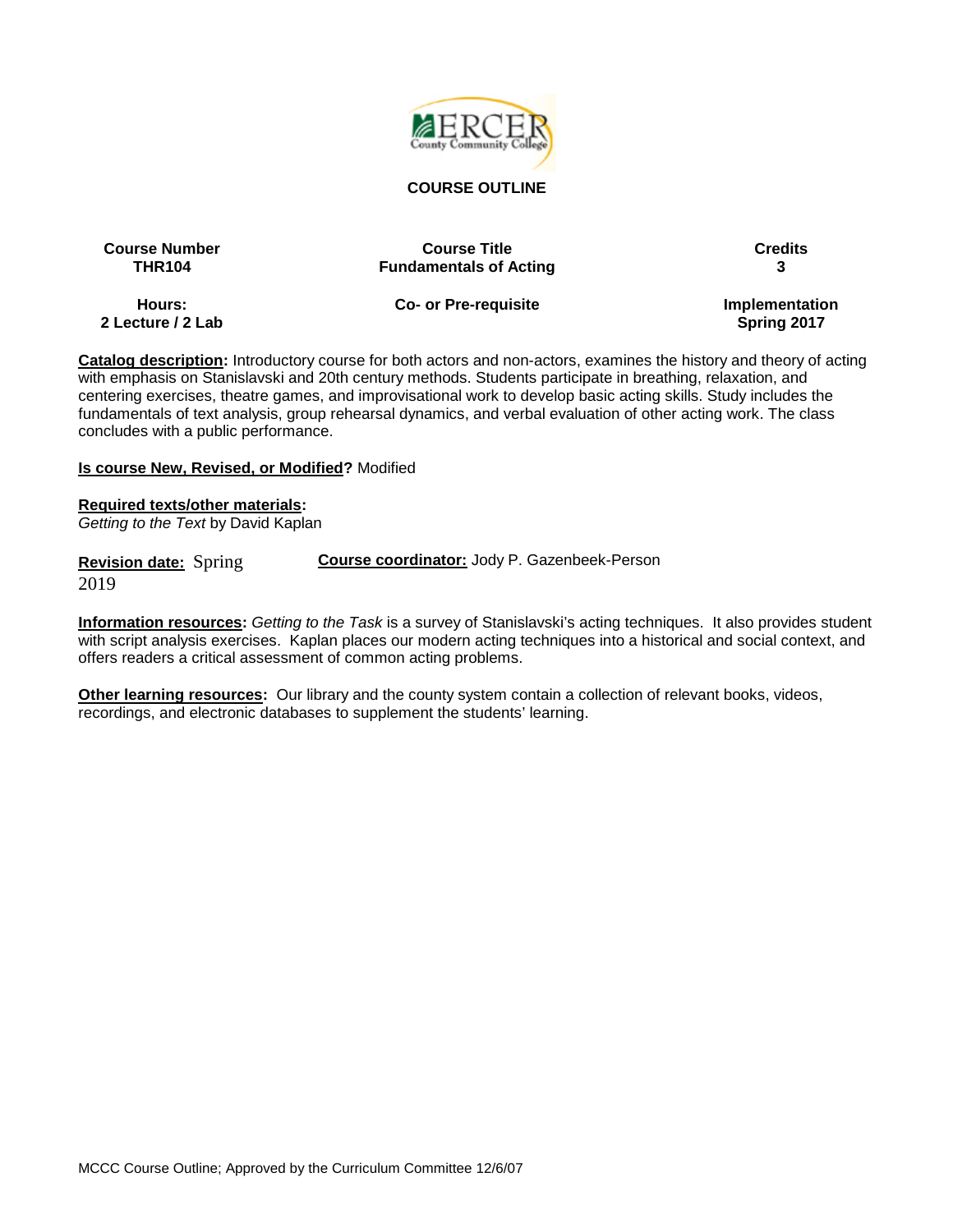# **Student Learning Outcomes/Course Goals:**

## *The student will be able to:*

- 1. Distinguish between different acting approaches of the 20th century.
- 2. Demonstrate heightened physical and vocal abilities for the stage.
- 3. Demonstrate a technical approach to the acting process for the stage.
- 4. Analyze scenes and monologues from dramatic literature.
- 5. Apply their acting technique to a performance of dramatic literature.
- 6. Compare and contrast various levels of acting technique by developing a critical eye through observing live theatrical productions, their own work, and the work of their peers.

#### **Course-specific General Education Knowledge Goals and Core Skills.**

#### **General Education Knowledge Goals**

**Goal 1. Communication.** Students will communicate effectively in both speech and writing. **Goal 6. Humanities.** Students will analyze works in the fields of art, music, or theater; literature; philosophy and/or religious studies; and/or will gain competence in the use of a foreign language. **Goal 7. History.** Students will understand historical events and movements in World, Western, non-Western or American societies and assess their subsequent significance.

## **MCCC Core Skills**

**Goal A. Written and Oral Communication in English.** Students will communicate effectively in speech and writing, and demonstrate proficiency in reading.

**Goal B. Critical Thinking and Problem-solving.** Students will use critical thinking and problem solving skills in analyzing information.

**Goal F. Collaboration and Cooperation.** Students will develop the interpersonal skills required for effective performance in group situations.

## **Units of study in detail.**

# **Unit I: Preparation for Acting**

*The student will be able to*

- Develop and appreciate the physical and vocal abilities necessary to implement acting fundamentals. **(Course Competency 2)**
- Demonstrate a creative imagination through visualization and relaxation. **(Course Competency 2)**
- Distinguish between different acting approaches of the 20th century. **(Course Competency 1)**
- Analyze human behavior and communication in order to recreate it on stage. **(Course Competency 3)**
- Describe and discuss the impact of historical events on 20<sup>th</sup> century acting techniques. **(Course Competency 1; Gen Ed Goal 1 & 7; Core Skill A)**
- Develop communication skills through positive and supportive observations of peer class work. **(Course Competency 6; Gen Ed Goal 1; Core Skills A & F)**

## **Unit II: The Actor's Approach**

*The student will be able to*

- Develop and appreciate the physical and vocal abilities necessary to implement acting fundamentals. **(Course Competency 2)**
- Demonstrate a creative imagination through visualization and relaxation. **(Course Competency 2)**
- Demonstrate an understanding of contemporary acting technique. **(Course Competency 1)**
- Analyze scenes and monologues from dramatic literature. **(Course Competency 4)**
- Apply their acting technique to a performance of dramatic literature. **(Course Competency 5)**
- Create and assess objectives in scene work to solve communication and behavioral difficulties that impede a sound working environment. **(Course Competency 3, 4 & 5; Core Skill B)**
- Evaluate peer application of contemporary acting technique. **(Course Competencies 5 & 6; Gen Ed Goal 6)**
- Develop communication through positive and supportive observations of peer class work. **(Course Competency 6; Gen Ed Goal 1; Core Skills A & F)**